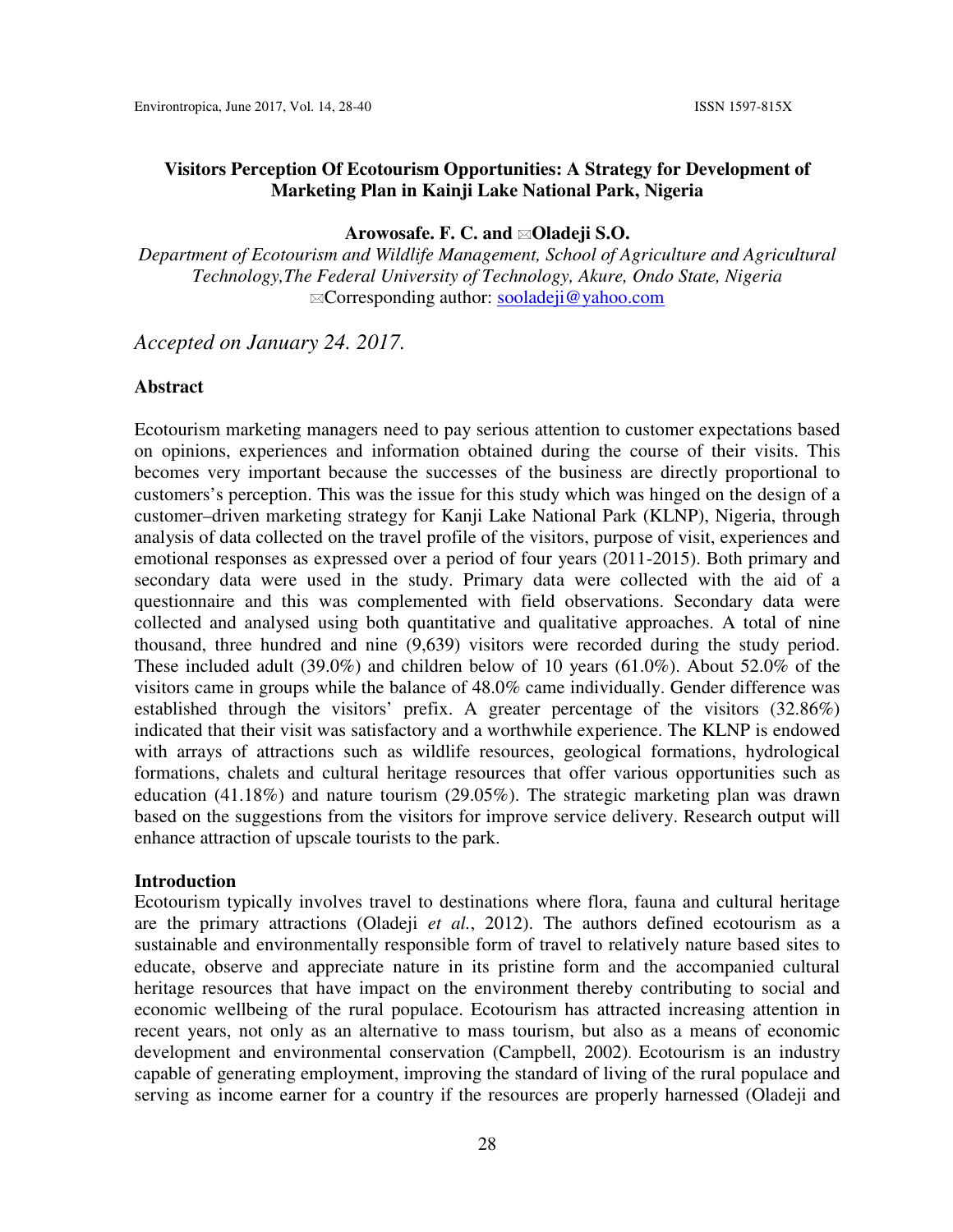Kayode, 2013). Today, the industry is regarded as one of the fastest growing forms of tourism (UNWTO, 2012 and 2015). It ensures a balanced economy through transfer of wealth from rich and developed nations to poor and developing countries (Honey and Gilpin, 2009) South Africa is one of the countries in the World that is reaping significant economic benefits from ecotourism (Miller, 2007).

Ecotourism evolved at the period when conservation groups were seeking for solutions to address lingering problems of biodiversity loss and degradation of environment as a result of mass tourism. The advent of ecotourism therefore has brought the promise of achieving conservation goals, improving the well-being of local communities and generating new businesses — promising a rare win-win situation (Drumm and Moore, 2002). Ecotourists have diverse reasons for visiting destinations some of which include to experience nature in its pristine state, wildlife viewing, conservation education and cultural heritage tourism. Generally, wildlife technically covers both flora and fauna, although in popular use, wildlife is mostly used to refer to animals in the wild. Perhaps, a classic image of wildlife for many people is a large mammal or a flock of wild birds, but the term is widely used to cover all types of animals, including all kinds of insects and marine life (UNEP, 2006). According to Gandiwa (2011), wildlife tourism is one of the fastest growing tourism sectors worldwide. The number of tourists seeking interactions with wildlife in their natural environment is increasing based on the increasing demand to experience nature in its pristine and increasing value being placed on animals in the wild, as opposed to those in captive or semi-captive situations (Reynolds and Braithwait, 2001). Ecotourism/nature tourism was growing globally 3 times faster than the tourism industry as a whole (Stolton and Dudley, 2010). Many countries whose primary attractions are natural areas are experiencing dramatic increases in tourist arrivals. TIES (2006) Global Ecotourism Fact Sheet revealed that UNEP and Conservation International have indicated that most of tourism's expansion is occurring in and around the world's remaining natural areas. WTO (2001) reported that Sun-and-sand resort tourism has now "matured as a market" and its growth is projected to remain flat. In contrast, "experiential" tourism—which encompasses ecotourism, nature, heritage, cultural, and soft adventure tourism, as well as sub-sectors such as rural and community tourism—is among the sectors expected to grow most quickly over the next two decades ( TIES, 2006) . The impact of ecotourism activities can be viewed at various levels ranging from social, ecological, cultural and political (Saayman *et al.,* 2005). In any way one tends to look at it, the negative and positive impacts cannot be ignored, while making necessary efforts at maximizing the positive impacts. The relevance of studies on visitors' perceptions of ecotourism sites and the impact of their visits cannot be ignored especially when attempt has to be made to develop or improve facilities in a particular destination. Since ecotourism products are offered to satisfy interest of the visitors, visitors' perceptions therefore serve as basis to either improve on existing facilities being provided or develop additional ones. Since

the tourism industry is founded on organizing and selling experiences, consequently, activities such as wildlife-themed tourism seek to commodify nature (Priskin, 2005). Nature is made into a product, illustrating the relationship between (economic) consumption of nature and conservation (Iveniuk, 2006). In exchange for dollar, the tourist returns home with authentic experiences in the form of images and narratives. Tourists' characteristics also have significant relationships with satisfaction (Oladeji and Adedapo, 2014). The authors observed that differences in character can contribute to the differences in expectations and satisfaction towards tourism destination. Dwyer *et al*. (2006) mentioned that different types of tourists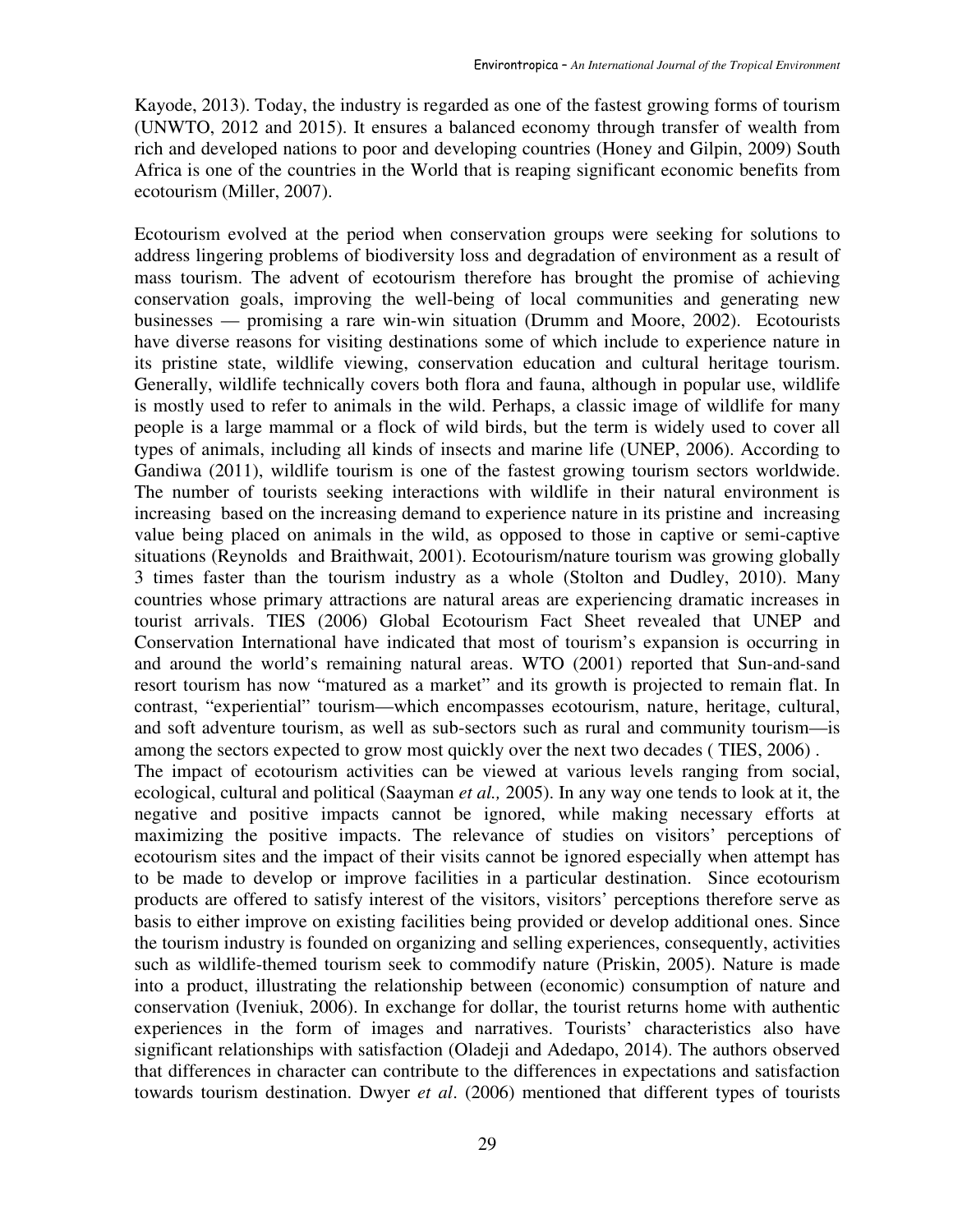tend to undertake different patterns of activities, which will have different types and levels of impact on a destination. The strong preferences for wildlife encounters and nature experiences may be explained by the human desire to have tangible interactions with the wilderness and to understand animal behaviour. This is due to humans' ethnocentric and anthropomorphic attraction to animals (Curtin, 2005).

A careful consideration of the image being delivered through marketing messages may result in positive ecotourists' perceptions of an ecotourism business. It is not surprising that areas in Australia scored highly as preferred future ecotourism destinations given the place-images produced by the tourism industry, the uniqueness and remoteness of the places, and the range of ecotourism activities on offer. Also, research on destination loyalty finds that previous experience is an influential factor in today's and tomorrow's decisions about the choice of travel destination (Oppermann, 2000). This helps to explain why tourists favourable to ecotourism continue to seek out similar experiences to past eco-encounters.

Being the foremost National Park in Nigeria, Kainji Lake National Park (KLNP) has attracted visitors from different parts of Nigeria and outside the country since inception. KLNP offers opportunities for accommodation, game viewing, ecotourism, recreation, bird watching, swimming e.t.c. This study is designed with a view to develop a marketing strategy to meet the needs of visitors that are considered consumers of ecotourism products being offered by the Park. Kotler (2010) opined that consumer needs are fulfilled through a market offering which is a combination of tangible products, services, information or experiential product components. The marketing of tourism is simply applying the appropriate marketing concepts to planning a strategy to attract visitors to destination, whether resort, park, city or region (Kolb, 2006). The author opined that although selling is an important part of promotion however, there would be no longer gain for destination managers to focus only on convincing people to visit without first making sure the destination offers the experiences they desire. The standard strategic model for marketing product is equal focus on the four P's of product, place (distribution), price and promotion (Goeldner and Ritchie, 2009). Promotion is used to create demand for a service or product, attract attention, create interest or desire, and generate action in order to sell that service/product (Goeldner and Ritchie, 2009). Involving the local community in the process of developing marketing strategy is also considered to be necessary. Oladeji (2015) observed that local residents possessed intangible heritage resources such as folklores, tales, riddles that could be incorporated in developing logo and slogans that can catch the attention of the tourists. The author also emphasized that tangible products such as historical buildings, monuments also form part of tourist attractions. In fact, what might be taken for granted by the local residents could be an exciting new experience for tourists and this explains the reason why cultural tourism is thriving.

### **Materials and Methods**

### *Study area*

The study area is the Kainji Lake National Park (KLNP). It is the Nigeria's foremost national park established in 1979 by Decree 46 of the Obasanjo led Military administration. It is located in North-Central Nigeria between Latitudes  $9^0$ , 44'N and  $10^0$ , 23'N and Longitudes 3<sup>°</sup>, 40'E and 5<sup>°</sup>, 47'E. It is situated mainly within Niger State with a smaller portion falling within the boundary of Kwara State. It boasts of a land mass of 5340.82sq Km making it the second largest National Park in Nigeria after Gashaka-Gumti National Park in Taraba State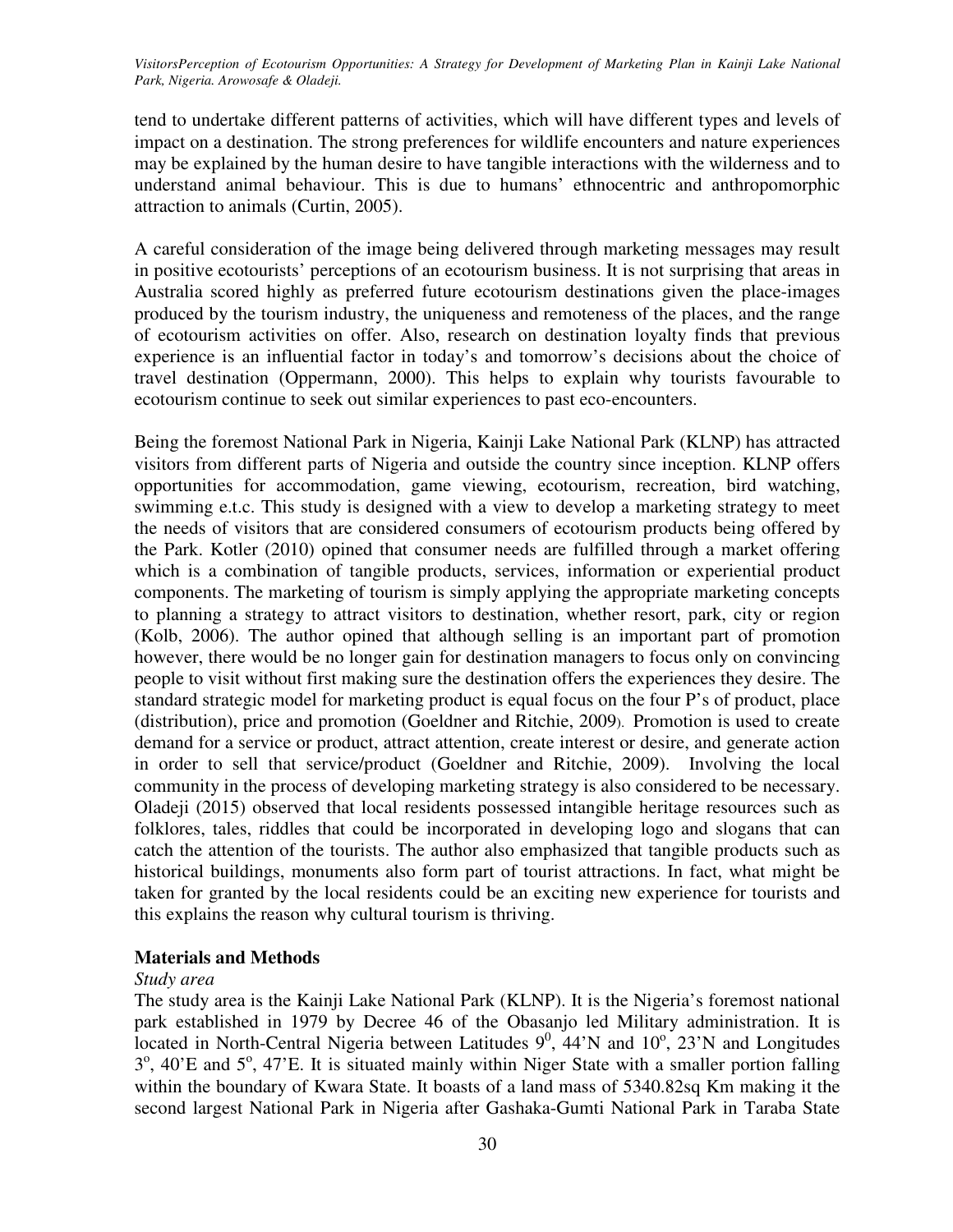with a land area of 6,731sq km. It is predominantly of the Southern Guinea Savannah Vegetation. KLNP is close to Nigeria's border with the Republic of Benin and comprises of two sectors; Borgu and Zugurma sectors. The headquarters is at Zugurma while the administrative sector is at Borgu. It has a base camp (Oli base camp) where visitors lodge. It has a yearly cycle of dry and wet season base on northern savannah climate. The wet season begins in April and last till October. The dry season begin in November and ends in April with a temporary harmattan period between mid-December and February ((Nigeria Park Service (NPS), 2010).

### *Collection of data*

.

Data for this research were collected based on the views of users. Regular questionnaire and observation surveys on information about people's views on overcrowding, interactions with other users and their perception of the state of the habitat and landscape were used. This research depended on data from two sources; primary source through field observation and secondary source. The data were collected based on two approaches: the secondary data (prequestionnaire survey) and filed observation.

## *Secondary data (Pre-questionnaire survey)*

Review of ecotourism market opportunities offered by KLNP, was carried out through the use of secondary data (including records from the Park Visitor Entry Register from January 2011 to June, 2015) for thorough analysis of the tourism demand. Thus, secondary data were collected from the visitor's record book kept by the park management.

## *Field observations*

Field observations were conducted in order to assess ecotourism attractions in KLNP. The resources observed were documented and are classified based on exiting classifications in ecotourism literature (Bulton, 1985; Ceballos-Lascurain, 1998; Cooper *et al*., 1998 and Swarbrooke, 2002) and researchers' understanding and/ or instinct.

### **Results and Discussion**

### *Travel profile*

Monitoring visitors' likes, dislikes and travel patterns, as well as their impacts, can help identify and justify needed actions in the changing tourism industry (Pederson, 2002). According to UNWTO *Tourism Highlights* (2011 edition), the vast majority of destinations reported positive increases on 2009 figures in international tourist arrivals during 2010. All regions posted positive growth in real terms, with the exception of Europe (-0.4%). The Middle East  $(+14%)$  and Asia and the Pacific  $(+13%)$  showed the strongest growth, while the Americas (+5%) was close to the worldwide average and Africa grew  $(+3\%)$  somewhat slower, despite strong growth in South Africa (+15%) after the hosting of the football World Cup. The most significant change as reported in 2010 by UNWTO, 2011, in international arrivals was the emergence of China to third place in international arrival numbers and fourth place in terms of tourism receipts (+15%). Availability of recreational facilities needed for adventure, cultural and nature-based tourism are contributing factors for the growth of tourism in many countries. UNWTO Tourism Highlight (2016) opined that travel for holidays, recreation and other forms of leisure accounted for just over half of all international tourist arrivals in 2015 (53% or 632 million). Oladeji and Adedapo (2014) observed that availability of recreation facilities in Nigeria provided opportunities for the citizen to relax, release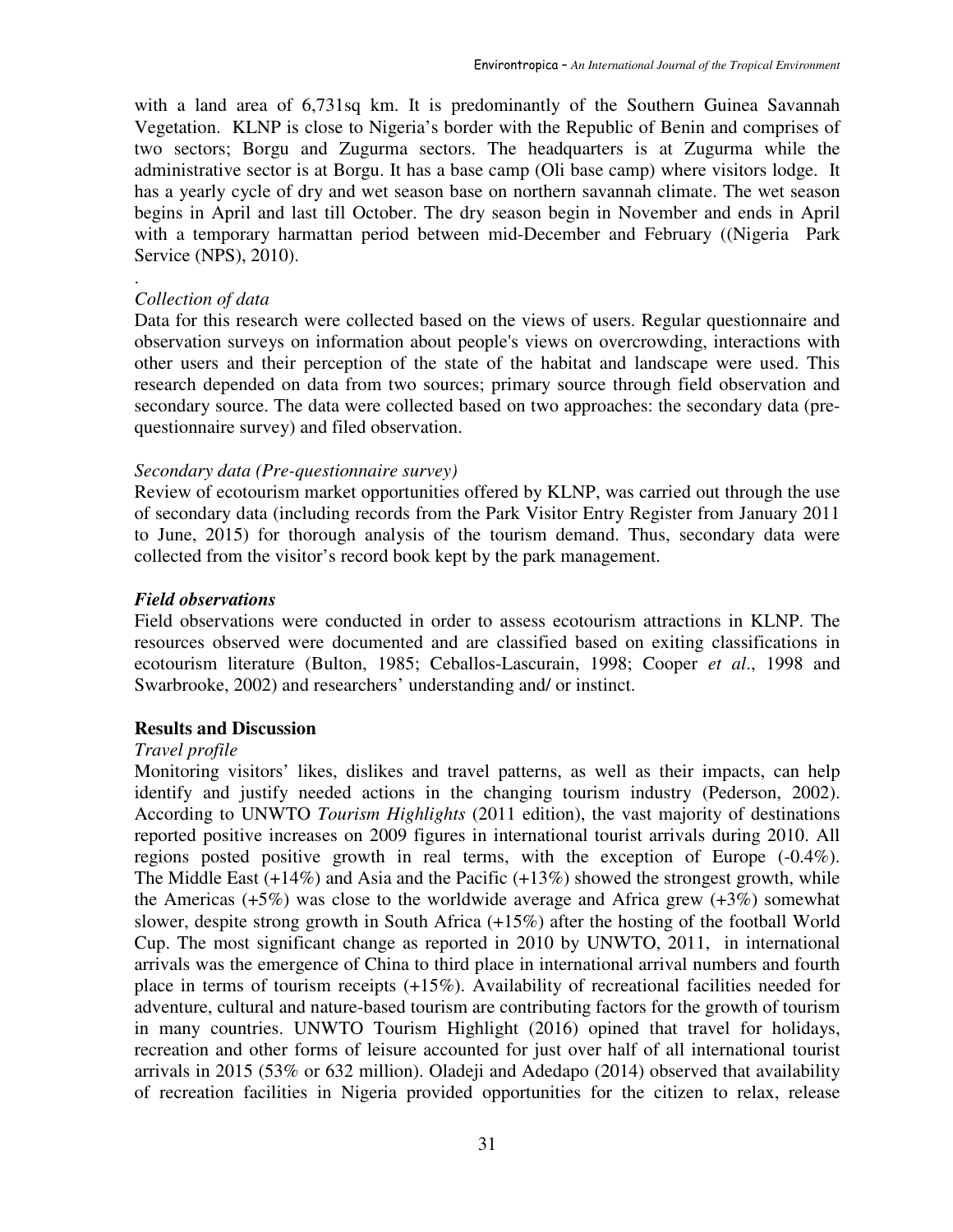tension in time of stress, anxiety or overwork during leisure to become well adjusted. International tourism now represents 7% of the world's exports in goods and services, up from 6% in 2014, as tourism has grown faster than world trade over the past four years (UNWTO, 2016).

According to UNWTO (2015) although ecotourism is a comparatively new concept, however, it is the fastest growing segment within the tourism industry. For instance in 2014, ecotourism accounted for 6% of the global gross domestic product – a value of approximately US \$4.5 Trillion (UNWTO, 2015). Ecotourism industry is growing at a rate faster than can ever be imagined and is considered as a panacea for sustainable economic development in rural communities especially in developing countries (Oladeji and Kayode, 2013). It is such an industry that brings about much needed balance of trade in the global economy flowing from developed countries to developing countries (UNEP, 2012). In view of increasing challenges, ecotourism destinations are facing across the World, the need to develop new techniques as a way to ensure effective and sustainable management of ecotourism resources and minimizing associated negative impacts of visits can therefore not be ignored. One of such techniques that has received attention in the recent time is termed Visitor Experience and Resource Protection Process ( VERPP). This newer visitor management methodology is applicable to management of both natural and cultural sites ( Ruoss and Alfarè, 2013).

KLNP is Nigeria's foremost national park and an epitome of Nigeria's heritage, a unique ecosystem of diverse wildlife resources. Wildlife are rich heritage resources of unique values to any nation, its composition determines both the culture and traditional occupation of the citizenry hence adequate measures must be put in place to ensure that they are conserved (Agbelusi, 2009; Oladeji, 2012). This forms part of the objectives of establishing KLNP, targeted at promoting biodiversity conservation for sustainable development, protecting endangered species of wild plant and animals in their natural habitat, ensuring the development of scientific and education reserves and supporting ecological tourism as means of recreation (NPS), 2010). Result of the analysis of secondary data obtained over the period of five years (2011-2015) revealed that the park witnessed a total of 9639 visitors during this period. This number can be disaggregated into 3799 adults which amounted to 39.0% of the total number and children below of 10 years representing the balance of 61.0%. Although there are indications of gender difference through prefix such Mrs, Mr., *Alhaji*, *Alhaja* and His royal highness attached to the visitor's name, however their actual number could not be established since these are omitted in some names. The use of prefix such as *Alhaja* and *Alhaji*, is sufficed to say there are religious difference among the visitors as well.

The number of visitors that came in groups represented 52.3% of the total number of visitors during the study period while those that came individually represent 47.7% (Table 1). Visitors from Colleges of Education, Colleges of Science, Colleges of Basic and Advanced Studies, Colleges of Land Resources constituted the highest percentage (42.3%) of number of groups of visitors. This was followed by those from academic departments such as Wildlife, Botany, Zoology and Forestry in various Universities. Students from Secondary Schools represented 18.5% of the group of visitors (Table 1). In term of frequency of visits, students from Colleges of Education visited the park more than twice others in the group (42.25%).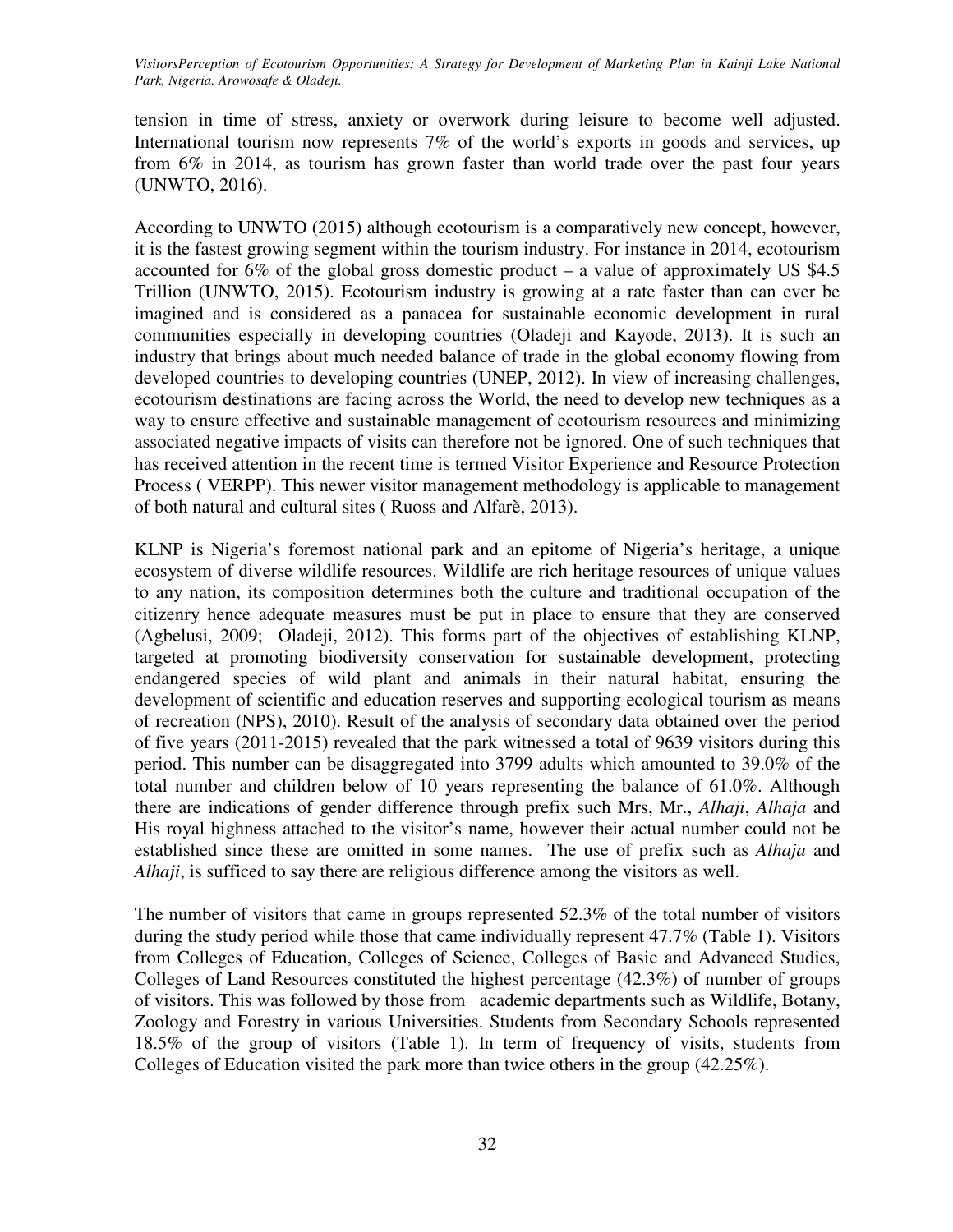| Institution of Groups of Visitors | Frequency | Percentage |  |
|-----------------------------------|-----------|------------|--|
| Nursery and Primary schools       | 386       | 7.65       |  |
| Secondary schools                 | 935       | 18.53      |  |
| Colleges                          | 2132      | 42.25      |  |
| Polytechnics                      | 203       | 4.02       |  |
| Universities                      | 982       | 19.46      |  |
| <b>Research Institutions</b>      | 9         | 0.18       |  |
| Legislative<br>Union,<br>Clubs,   | Council,  |            |  |
| <b>Association and Groups</b>     | 242       | 4.79       |  |
| Religion bodies                   | 156       | 3.09       |  |
| <b>Total</b>                      | 5,045     | <b>100</b> |  |

**Table 1: Names of the Distribution of Groups of visitors to the Kainji Lake National Park by Institutional Setting** 

The result obtained on the purpose of visits also revealed that a greater percentage of the visitors was those that came for documentary, education and research activities (41.18%). This was followed by those on nature visit/ tour (29.05%). Excursionists, that is, visitors that spent less than 24 hours, accounted for 17.53% of the visitors during the study period. The least proportion of the visitors was those that came for camping, holidaying and vacation (1.02%) (Table 2). Based on the duration of stay of the visitors at this destination, two categories of visitors were identified. These include excursionists (17.53%) and visitors that spent more than 24 hours (45.5%) while others (37%) did not indicate their length of stay. There was a clear distinction between overnight tourists and same–day visitors or excursionists. Overnight tourists were regarded as temporary visitors staying at least 24 hours in the their destination and same- day visitors are excursionist or temporary visitor staying less than 24 hours in the places visited (UN and WTO, 2000) . UN and WTO (2000) opined that the purpose of visit of overnight tourists (temporary visitors) can be classified under one of two headings: leisure (recreation, holiday, health, study, religion and sport) and business, (family, mission and meeting). Findings from studies by the UN and WTO (2000) revealed that five categories of visitors were proposed based on the purpose of visit. These include leisure, recreation and holiday; visiting friends and relatives; business and professional; health treatment; and religion/pilgrimages. This is in variance with Yorke (2013) that proposes two broad classifications for the visitors based on their purpose of visit. The author noted that business and professional classification includes the activities of self-employed, and employees, as long as they do not correspond to an implicit or explicit employer-employee relationship with a resident producer in the country or place visited while personal classification include includes all purposes of tourism trips that are not classified as business and professional.

Apart from excursionists on short time visits (less than 24 hours), three categories of visitors to KLNP during this period fell within the UN and WTO classifications including relaxation, enjoyment, leisure, fun , day and night parties ( 1.75%); camping, holiday and vacation (0.90%); religious retreats, official visits and industrial training ( 1.81%). Based on Yorke (2013) classification of visitors all the visitors that came to KLNP during the study period can be regarded as personal tourists on holiday, leisure and recreation; visiting friends and relatives; education and training; health and medical; religion/pilgrimages; shopping; transit and other related activities. All the visitors came in vehicles since this is the only means of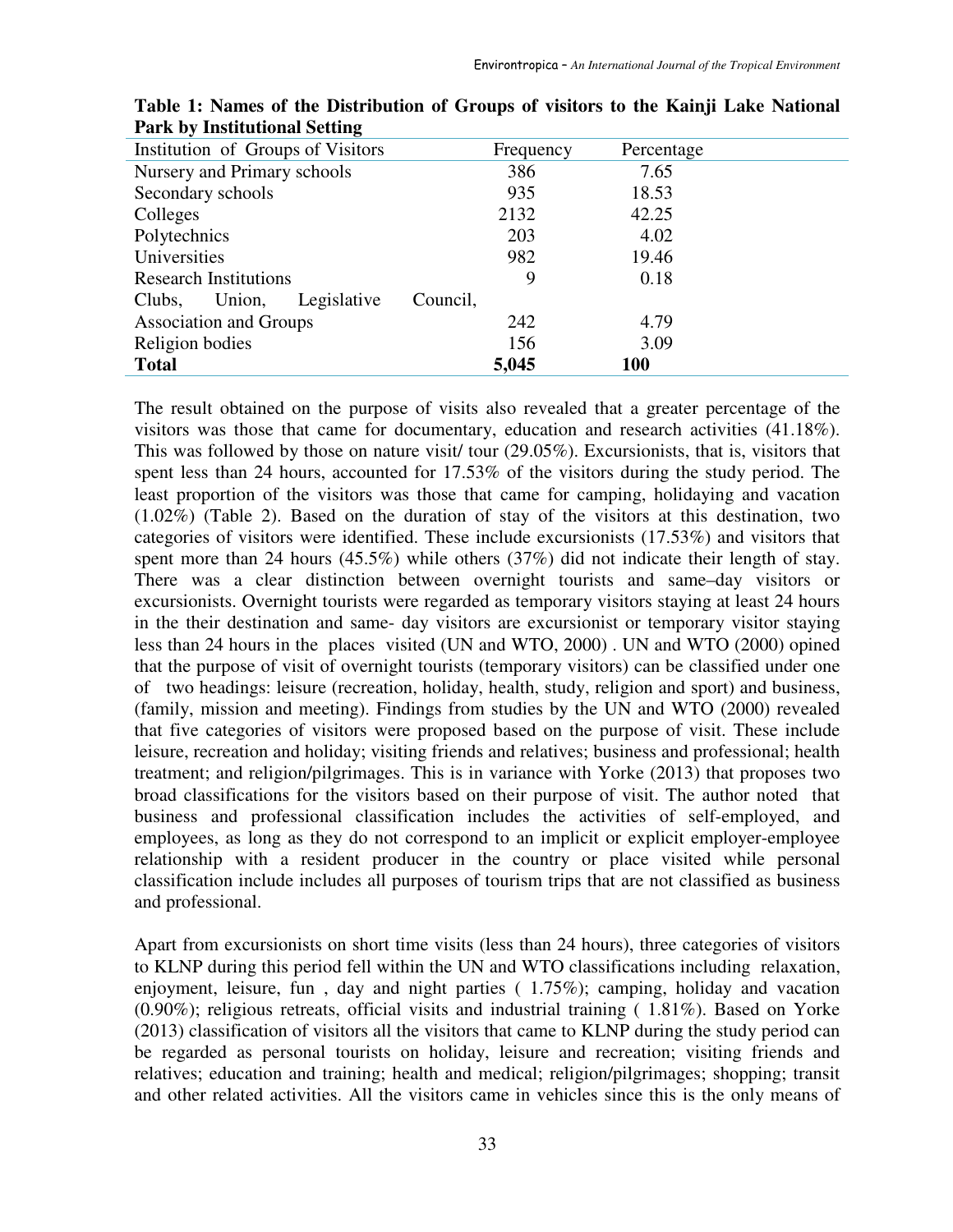transportation to the park. However, it can be deduced from the vehicle registration numbers that a greater percentage of the visitors came either on private or commercial vehicles  $(47.0\%)$ . This was followed by those that made use of official vehicles  $(25\%)$  while the least was those that used KLNP vehicles (3.0%). The rest did not indicate vehicle registration numbers.

The low level of patronage recorded in visits for relaxation, enjoyment, leisure, fun , day and night parties (1.85%) contrasted with what was obtained among outbound travelers from Argentina to some destinations across Europe ( European Travel Commission (ETC), 2012). The data on the distribution of outbound trips from Argentina to all destinations based on the purpose of travel according to the survey carried out by INDEC at Ezeiza International Airport revealed that a greater percentage of the visitors travelled for leisure , recreation and holiday (50.9%)( ETC, 2012). The number of visitors recorded for nature tourists (29.05%) during the visiting period was unprecedented as documented in the literature. Drum and Moore (2002) reported that more than two-thirds of tourists in Costa Rica visited protected areas and reserves. Many countries whose primary attractions are natural areas were experiencing dramatic increases in tourist arrivals. For example, arrivals in Costa Rica more than quadrupled from 246,737 in 1986 to 1,031,585 in 1999 and with a million tourist arrivals annually, tourism in Costa Rica is a US\$ 1.92 billion a year industry and the country's second largest source of income, accounting for 7.8% of GDP in direct terms and nearly 3% of total employment (in 2008) (UNWTO, 2012). Taking advantage of its incredible biodiversity, with 32 national parks, eight biological reserves, 13 forest reserves and 51 wildlife refuges, along with scenic beaches, lush rainforests, volcanoes and exotic wildlife, Costa Rica has focused on the development of ecotourism as the key to its economic development (International Trade Forum, ITF, 2011). In the United Republic of Tanzania, tourism is the country's top export earner, outperforming other services categories and accounting for over 35% of total goods and services exports. The International Ecotourism Society (TIES), (2006) Global Ecotourism Fact Sheet revealed that United Nations Environment Programme (UNEP) and Conservation International have indicated that most of tourism's expansion is occurring in and around the world's remaining natural areas.

The goal of every efficient marketing manager is to offer maximum satisfaction to those patronizing their products. Customer satisfaction depends on a product's perceived performance in delivering values relative to a buyer's expectations. If the product's performance falls short of the customer's expectations, the buyer is dissatisfied. If performance matches expectations, the buyer is satisfied. If performance exceeds expectations, the buyer is delighted (Kotler *et al.*, 2010) .There is every indication that K L N P has met the expectations of a greater percentage of their customers in the four years covered by this study. This is because greater percentage of the respondents (32.81%) indicated that the visits have been very satisfactory, enjoyable, interesting, nice and worthwhile experience. Other opportunities offered by the Park includes safari, game viewing and sight-seeing (3.72%), camping, holidaying and vacations (1.81%) as shown in Table 3.This is a clear indication that the park serves as research laboratory for students and researchers especially those in the fields of ecotourism, wildlife, Zoology, Botany, Forestry, anthropology etc. Good quality of service, attractive scenery; conducive environment for research accounted for 12.56% of the perception of the tourists for visiting. This supports the findings of Jamal *et al.*, (2006) that ecotourism is generally presented in terms of ethical principles revolving around conservation, education and economic benefits.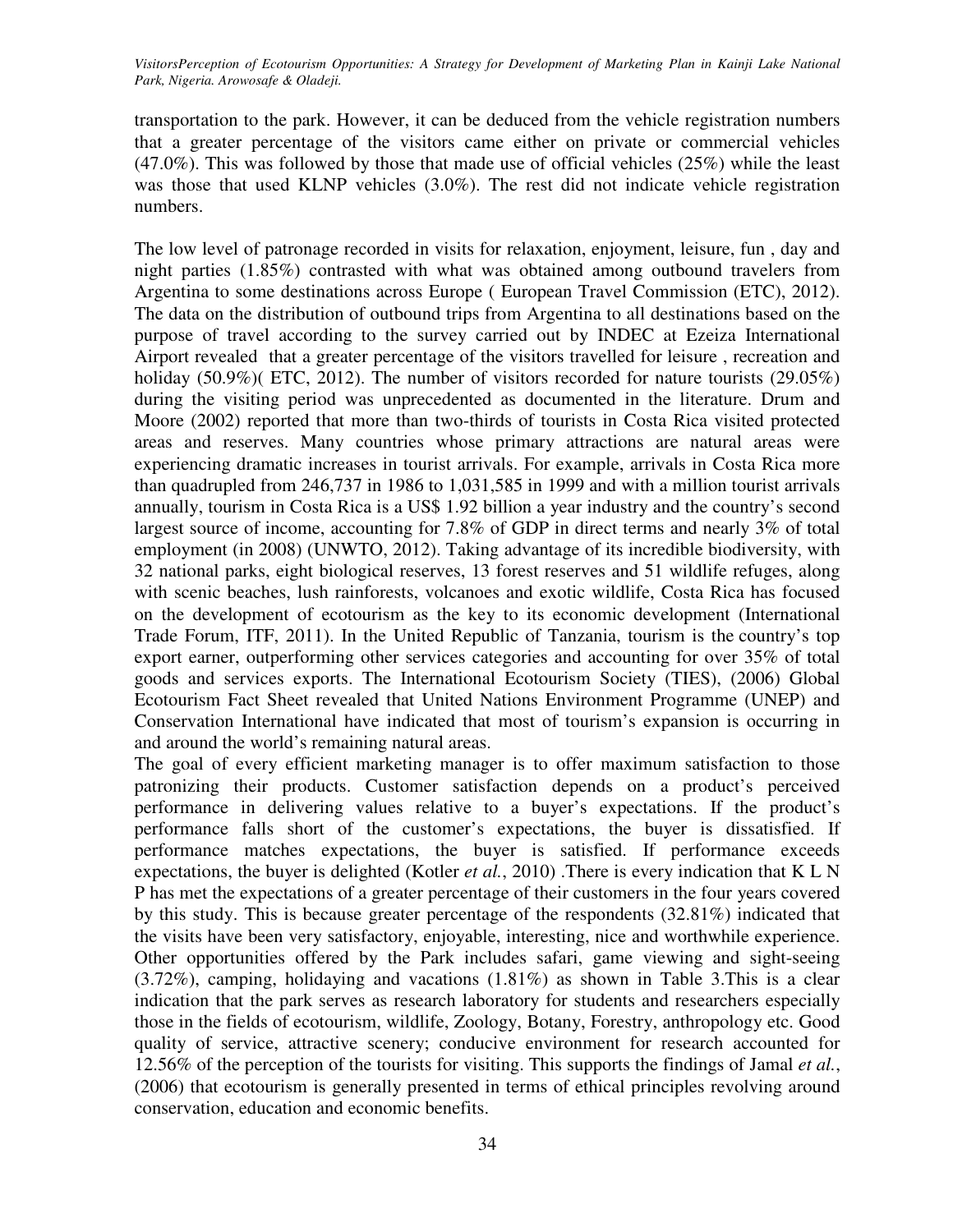| Table 2: Purpose of visit to Kainji Lake National Park. |
|---------------------------------------------------------|
|---------------------------------------------------------|

| <b>Purpose of visit</b>                                  | <b>Frequency</b> | <b>Relative</b> | <b>Frequency</b> |
|----------------------------------------------------------|------------------|-----------------|------------------|
|                                                          |                  | $(\%)$          |                  |
| Tourism/Nature tourists                                  | 2,801            | 29.05           |                  |
| Excursion                                                | 1,690            | 17.53           |                  |
| Ecological trip                                          | 350              | 3.64            |                  |
| Relaxation, enjoyment, leisure, fun, day and night party | 179              | 1.85            |                  |
| Documentary, Education and Research                      | 3,969            | 41.18           |                  |
| Wildlife tourism/game viewing, safari and sight seeing   | 366              | 3.79            |                  |
| Retreat, official visits and industrial training         | 187              | 1.94            |                  |
| Camping, holidaying and vacation                         | 97               | 1.02            |                  |
| <b>Total</b>                                             | 9,639            | 100             |                  |

# **Table 3: Perceptions based on the response of the visitors to Kainji Lake National Park**.

| <b>Perceptions</b><br>emotional<br>and   | Frequency | Percentage |
|------------------------------------------|-----------|------------|
| response                                 |           |            |
| <b>Visits</b><br>were very satisfactory, | 3,168     | 32.86      |
| enjoyable, interesting, nice and         |           |            |
| worthwhile experience                    |           |            |
| Great, wonderful, exciting               | 631       | 6.55       |
| fantastic, fascinating, impressive       |           |            |
| , splendid, sweet and beautiful          |           |            |
| nature experience                        |           |            |
| The overall experience is fair           | 34        | 0.35       |
| It is okay, sweet, full of fun and I     | 765       | 7.94       |
| am happy to be here                      |           |            |
| Good quality of service, attractive      | 1,211     | 12.56      |
| scenery; conducive environment           |           |            |
| for research                             |           |            |
| Super and excellent                      | 179       | 1.86       |
| Worth visiting again                     | 93        | 0.96       |
| There is need to improve on the          | 330       | 3.42       |
| supporting ecotourism attractions        |           |            |
| and infrastructural facilities like      |           |            |
| provision of toilet for campers,         |           |            |
| mechanic<br>workshop<br>and              |           |            |
| communication<br>network;                |           |            |
| development of park website,             |           |            |
| available tour vehicle for safari        |           |            |
| and well equipped souvenir shop.         |           |            |
| There is need to improve facility        | 323       | 3.35       |
| hippo pool; improve<br>at the            |           |            |
| lodging facilities; improve on           |           |            |
| electricity and water; improve on        |           |            |
| advertisement; improve on major          |           |            |
| road                                     |           |            |
| Focus on facility maintenance            | 99        | 1.03       |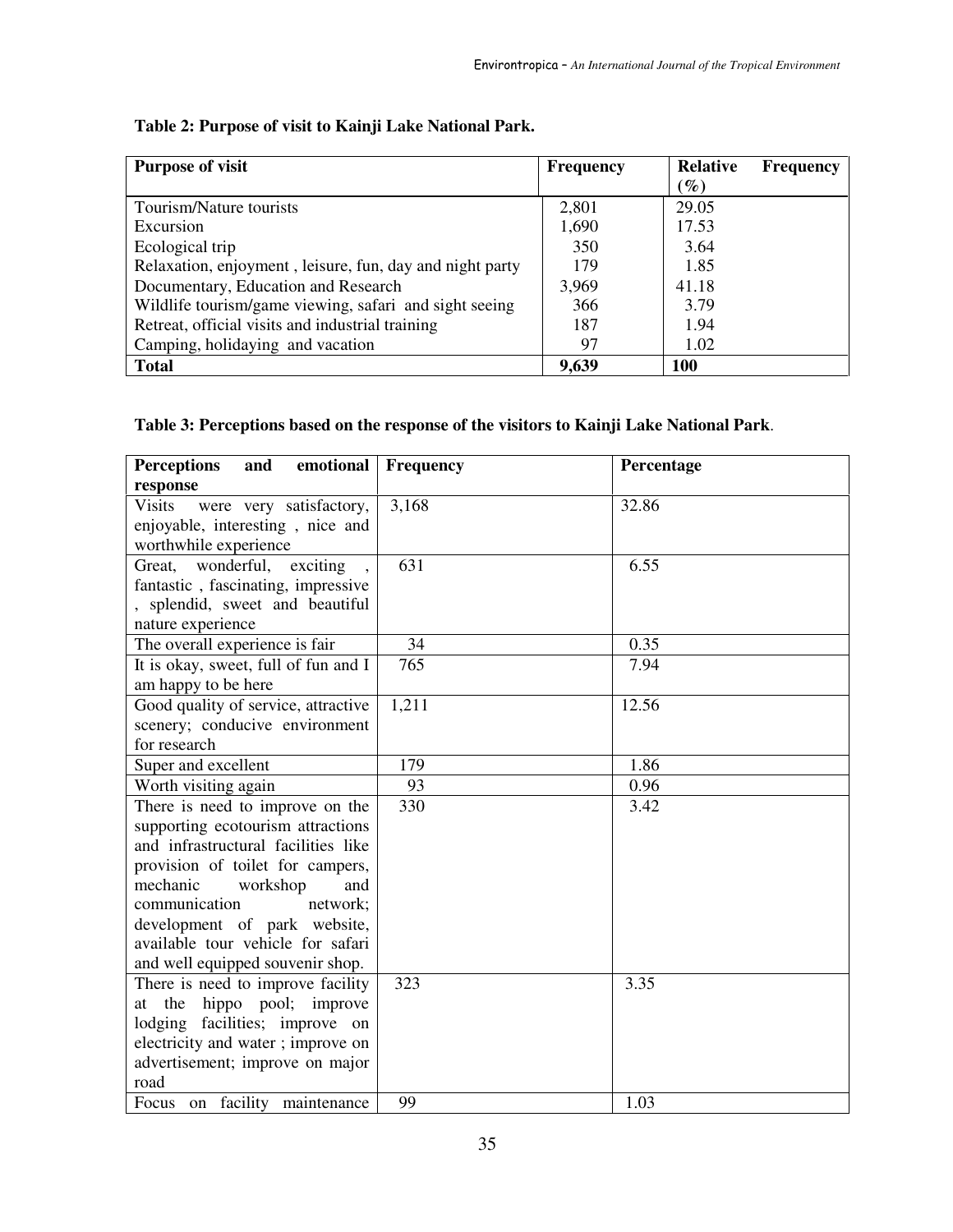| like renovation of chalets and<br>accommodation<br>building,<br>adequate provision of catering<br>electricity supply,<br>and<br>and |                |            |
|-------------------------------------------------------------------------------------------------------------------------------------|----------------|------------|
| improve service delivery.                                                                                                           |                |            |
| Very poor management; very                                                                                                          | 367            | 3.81       |
| disappointed,<br>not<br>satisfying,                                                                                                 |                |            |
| needs serious attention to attain                                                                                                   |                |            |
| standard<br>service,<br>below                                                                                                       |                |            |
| expectations, environment not                                                                                                       |                |            |
| conducive for study                                                                                                                 |                |            |
| Impressive<br>with<br>renovation                                                                                                    | 94             | 0.97       |
| completed and quite impressive                                                                                                      |                |            |
| with little left to be done                                                                                                         |                |            |
| Check activities of intruders                                                                                                       | 14             | 0.15       |
| Upgrade the park facilities; make                                                                                                   | 30             | 0.31       |
| the park compete favourably                                                                                                         |                |            |
| with other parks in countries like                                                                                                  |                |            |
| Kenya, Tanzania                                                                                                                     |                |            |
| Chalet management should be left                                                                                                    | 58             | 0.60       |
| to private enterprises and there is                                                                                                 |                |            |
| need to fund the park                                                                                                               |                |            |
| Provide enough game animals, I                                                                                                      | 78             | 0.81       |
| wish to<br>sight Buffalo<br>and                                                                                                     |                |            |
| Antelope; some animals need to                                                                                                      |                |            |
| be caged for viewing                                                                                                                |                |            |
| Not as satisfactory as previous                                                                                                     | 128            | 1.33       |
| years; not recommended for visit                                                                                                    |                |            |
| during rainy season, trucks need                                                                                                    |                |            |
| repair with roads cleared                                                                                                           |                |            |
| juste le cafe le matin (English                                                                                                     | $\overline{7}$ | 0.07       |
| translation: just coffee in the                                                                                                     |                |            |
| ),<br>vive<br>le<br>morning                                                                                                         |                |            |
| Nigeria, (English translation                                                                                                       |                |            |
| Bright Nigeria) vive la France                                                                                                      |                |            |
| (English translation: Long live                                                                                                     |                |            |
| France)                                                                                                                             |                |            |
| Lie levolle tutuaole netter tilet                                                                                                   |                |            |
| Dauke (German language)                                                                                                             |                |            |
| No response                                                                                                                         | 2,030          | 21.28      |
| <b>Total</b>                                                                                                                        | 9,639          | <b>100</b> |

*Ecotourism attractions*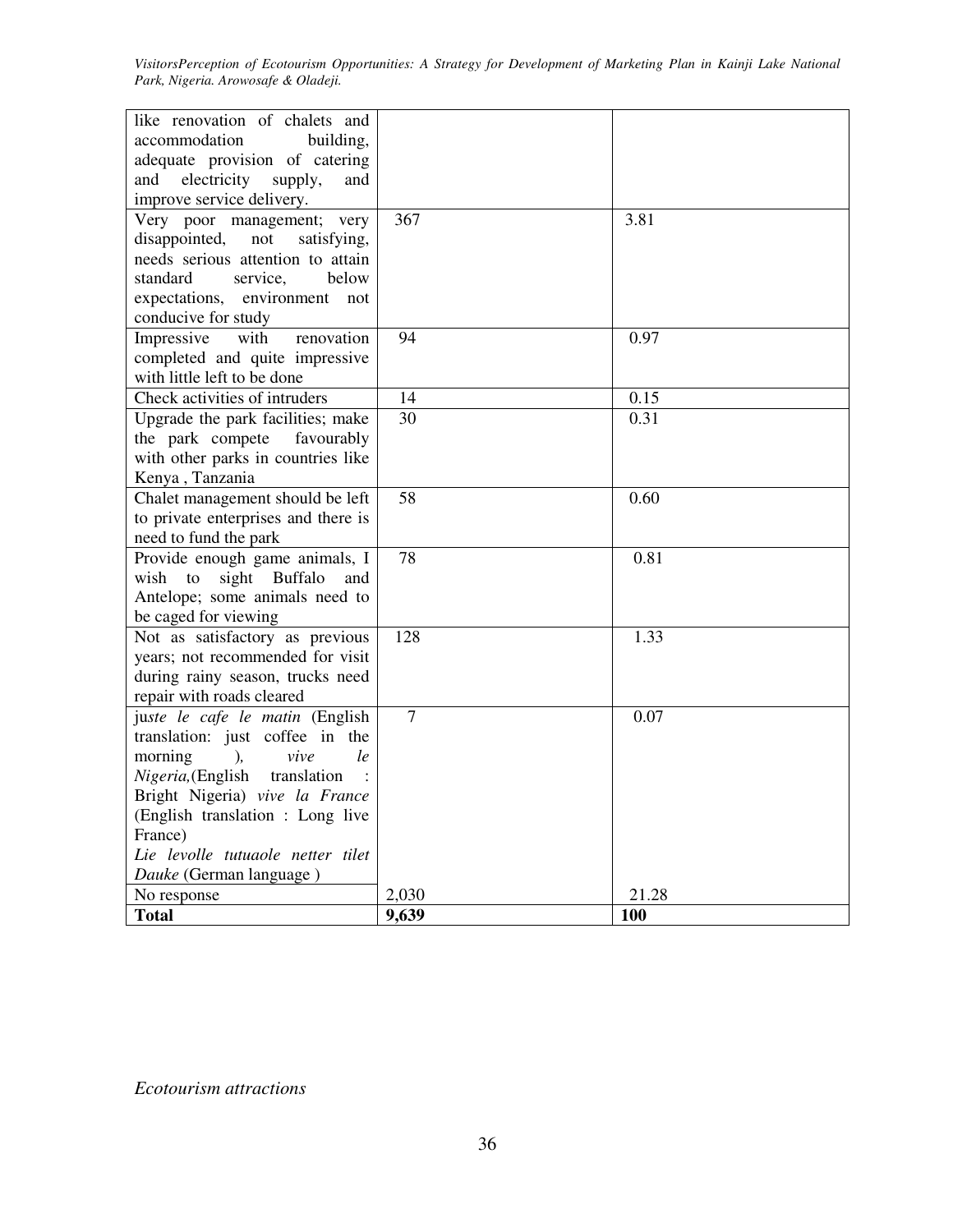Another reason for the growth of ecotourism in KLNP is based on the availability of attractions that offer unique ecotourism products demanded by visitors as itemized below:

# **A. Supporting Physical facilities** :

- i. **Road and tracts**: Wawa to Roan gate, Roan gate to Oli, Obasanjo Track , Km 3, Gilbert Child, Zaure Hippo track, Shehu Shagari, Yankari, Mamuda Lapai, Hawal Ibrahim, Gado Nasco, Maratasude , Bukar Shuaib
- ii. **Man made structures**: Office complex, Staff quarters, Divisional armoury, Ticketing and reception, Museum, Conference room, Convenience / souvenir shop ,Accommodation chalet, Parachute house ,Mechanic workshop
- iii. **Other physical structures :** Observation tower, Camping site, Kilometer 8 and Hippo pool walk way, Gate house.
- **B. Recreational facilities :** Volley ball court, Badminton court, Table tennis, Swimming pool and bar, Indoor games like *Opon ayo*, Scrabble game.

# **C. Natural attractions :**

- i. **Fauna( Flagship or focal species) :** Roan antelope, Baboon, Lion, Hippopotamus, Kob, Crocodile.
- ii. **Others fauna species: Divers species of bird e.g Weaver bird, King** fisher **,** Francolin ; fishes; reptiles e.t.c.
- iii. **Flora :** Typical Guinea savanna vegetation dominated by *Detarium metrocarpus, Burkea africana, Vitellaria paradoxa, Acacia spp, Afzelia africana, Diosporous soubrena.*
- iv. **Hydrological formations:** Oli river, Shagunu beach, Hippo pool, Giyaye pool
- **v. Geological formations:** Lion cave, Pissa cave, Kuble hill range
- **D. Cultural heritage resources :**Wawa moat, Museum , ruins of old Bussa.
- **E. Accommodation facilities :** 1 no Royal suite,4 nos Executive suite, 2 nos Luxury suite, 4 nos VIP suite, 5 nos Double room (Executive ), 5 nos Double room, Chalets ( 4 in 1), Chalet ( 4 in 1), Student hostel ( 50 bed space).

Identified ecotourism attractions in KLNP were categorized into three (Complementary, Supporting and Core attraction) with five sub topics based on the author's instinct and findings from literature (Bulton, 1985; Swarbrooke (2002)**.** The complementary attractions are provided in order for the tourists to have longer stay they also include physical facilities like observation towers, Museum, camping site, Hippo pool walk way e.t.c. The supporting attractions are physical facilities provided to meet tourist's convenience through offering of services such as reception, gents, bedding, eating, sleeping, shopping etc. Attractions such as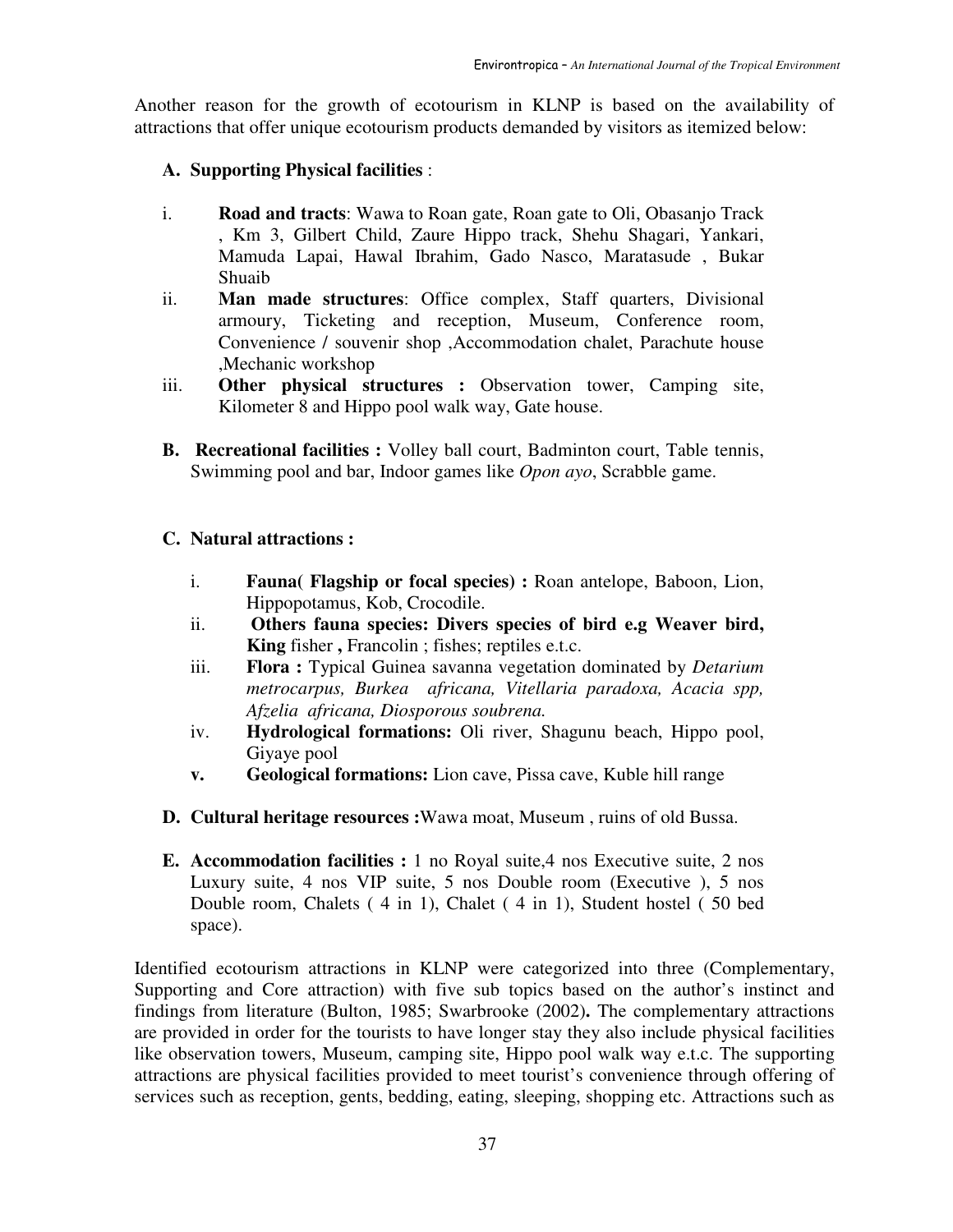wildlife, vegetation, geological formations, hydrological formations and cultural attractions (intangible festivals and tangible art and crafts) form part of the core attraction of KLNP.

### **Conclusion**

This research study revealed information on the ecotourism attractions and accompanied opportunities KLNP is endowed. Identified arrays of attractions can be categorised to core attraction, complimentary attraction and supporting attraction. The natural resources include wildlife, geological formations, hydrological formations; manmade physical facilities such as chalets, souvenir shops, museum as well as cultural heritage resources like Wawa moat, ruins of old Bussa, Gani Festival, Mallale fishing village, Kalli historical site. All these attractions offer opportunities to the visitors in term of education, logging, game viewing, relaxation as expressed by the visitors in their course of visits. The need for the management of the park to develop a marketing strategy in order to attract upscale tourist since greater percentage of the patronage are local visitors cannot be over emphasised.

## **Recommendations**

These recommendations are drawn from the result obtained during the field observation and responses of the visitors as obtained from the visitor's record. They are aimed at developing a marketing strategy towards improve quality service delivery in order to attract upscale visitors. This includes ensured provision of adequate facilities, increasing advertisement and wide coverage, promotion strategies and accessibility to the park. There should be provision of facilities such as toilet for campers and moderately equipped mechanic workshop that can attend to immediate needs of the tourists in case of any minor breakdown on their vehicles like deflated tyres, brake failure, engine servicing. Lack of communication gargets and non-availability of network that could facilitate contact with the families and relatives of the visitors were also considered as impediment. Service Provider of Global System of Communication should be liaised with to facilitate internet connection and communication network within the camp. Availability of vehicles that can support safari should be given serious considerations by the Park Management. Other recreational facilities that can facilitate longer stay at the hippo pool should be provided. Lodging facilities such as availability of regular and interrupted electricity and water should be given attention. Environmental friendly source of power like biofuel, hydo and solar power should be given serious consideration in order to afford noise pollution and contamination from toxic waste. Promotion through development of website of the Park, improvement on advertisement through the use of slogan and logo with local context like riddles, folklores e.t.c . This will give the locals sense of belonging and pride for recognising their culture. The tracks should be maintained in such a way that will make them accessible all the year round except during the off season.

## **References**

Agbelusi, E.A. (2009). Wildlife resources: A national heritage. Inaugural lecture delivered at the Federal University of Technology, Akure Pp 66.

Boullón, R.C. (1985). *Planificacióndel EspacioTurístico.* Ed. Trillas, México, DF.

- Campbell, L.M (2002). Ecotourism in rural developing communities. *Annals of Tourism Research* 26 (3) pp 534-553
- Curtin, S. (2005). 'Nature, Wild Animals and Tourism: An Experiential View', *Journal of Ecotourism*, 4: 1-15.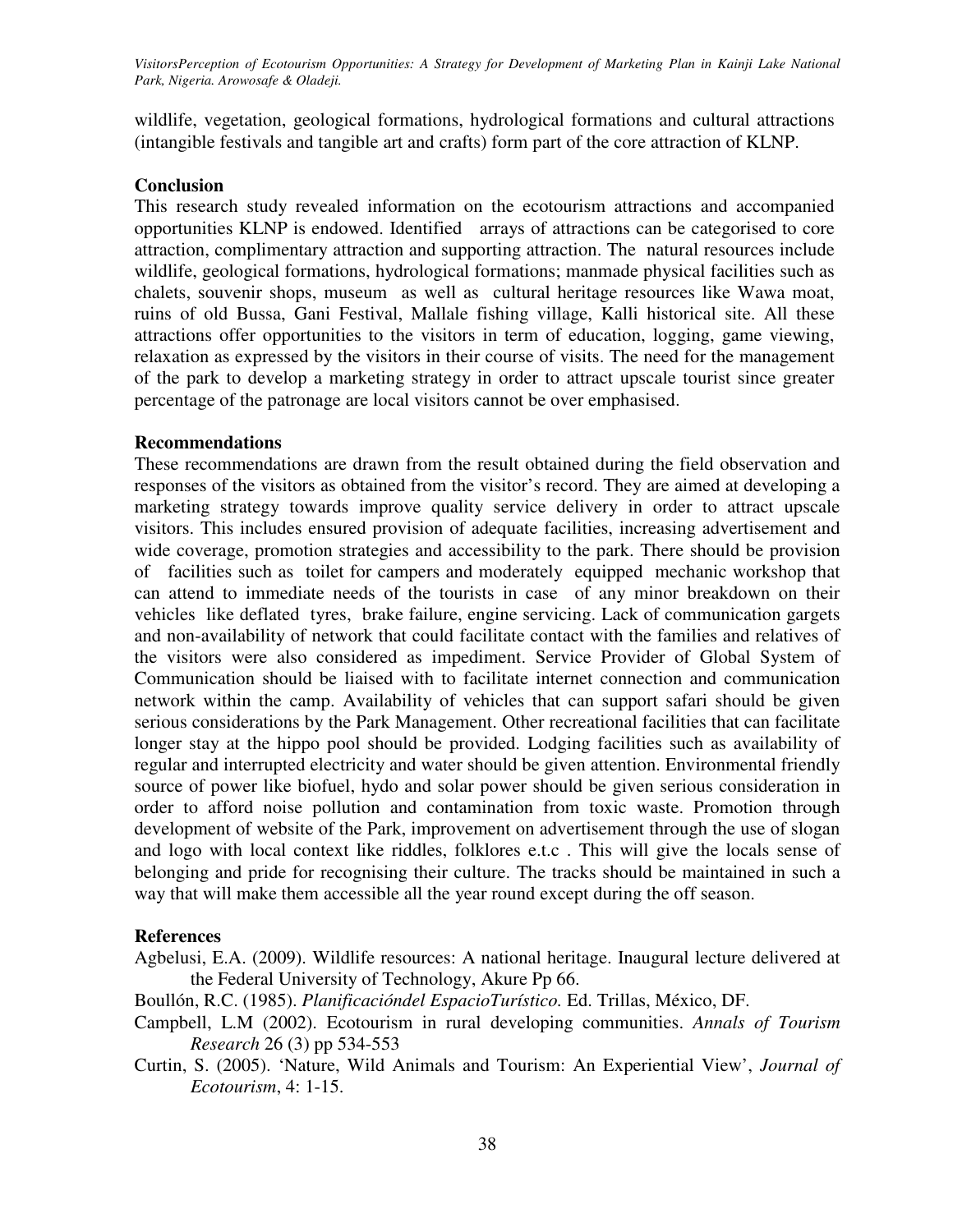- Drumm, A. and Moore, A. (2002). *Ecotourism Development: A Manual for Conservation Planners and Managers.* Arlington, VA: The Nature Conservancy.
- Dwyer L., Forsyth P., Fredline L., Jago L., Deery M.and Lundie, S. ( 2006). Concepts of tourism yield and their measurement. Unpublished Report, Australia, Cooperative Research Centre for Sustainable Tourism; 2006.
- European Travel Commission [ETC] (2012): Market insight. Market Intelligence Group, http://www.etc-corporate.org.
- Goeldner, C. R., and J. R. B. Ritchie. (2009). *Tourism: Principles, Practices, Philosophies 11th Edition*. Hoboken, NJ: John Wiley & Sons.
- Gandiwa, (2011): Wildlife tourism in Gonarezhou National Park, Southeast Zimbabwe: Opportunities for wildlife viewing. *Journal of Sustainable Development in Africa,* Volume 13, No.1, 20-34
- Honey, M and Gilpin R. (2009): Tourism in the developing world: Promoting peace and reducing poverty. Special report. United State Institute of Peace. www.usip.org.
- ITF (International Trade Forum), 2011: The big picture: Tourism and Sustainable Development . The quarterly Mgazine of International Trade Center.www.tradeforum.org/article/The Big. Picture –Tourism –and-sustainable-Development.
- ICT (Departamento de Recursos Naturales). 2001. Tourism Statistical Polls. www.tourismcostarica.com
- Iveniuk, J. (2006). 'The Consumption of Conservation. Ecotourism in Costa Rica', *NEXUS*, 19: 102-125.
- Kolb, B. M (2006). *Tourism marketing for cities and towns. Using branding and events to attract tourists. Tourism to cities and towns* 1-25 Butterworth-Heineimann publication (Elsievier)
- Kotler. P (2010): Marketing for Hospitality and Tourism. Ed. Anthony.V .Pearson International Edition
- Miller T. (2007). New Integrated Ecotourism Development Programme (IEDIDP),Real, Florida National Park Service [NPS] (2004), Information Brochure. Nigeria National Park Service [NPS] (2010): http://nigeriaparkservice.org/oyo/Default.aspx. Retrieved 2015-11-19.
- Oladeji, S.O (2012). World Heritage and Sustainable Development: The roles of local communities Lead paper presented at International Day for Monument and Site, National Commission for Museum and Monument, Akure, Ondo-State 18<sup>th</sup> April, 2012.
- Oladeji, S.O and Kayode, O. (2013). Ecotourism Industry: A panacea for sustainable economic development in rural communities: case study of Osse River Park, Ondo State, Nigeria. *Journal of Sustainable Development in Africa,* 18(8): 2-9
- Oladeji, S.O. and Adedapo, O.O. (2014): Performance and visitor's satisfaction of recreation facilities and services in Akure Metropolis: A veritable tool for impact studies in UNDP MDGS' cities in Nigeria. *British Journal of Economics, Management and Trade, .*4(8): 1230-1250.
- Oladeji, S.O. (2015): Community based ecotourism management practice a panacea for sustainable rural development in Liberia. J*ournal of Research in Forestry, Wildlife and Environmental* 7*(1):136-153*
- Oppermann, M. (2000). 'Tourism Destination Loyalty', *Journal of Travel Research*, 39: 78- 84.